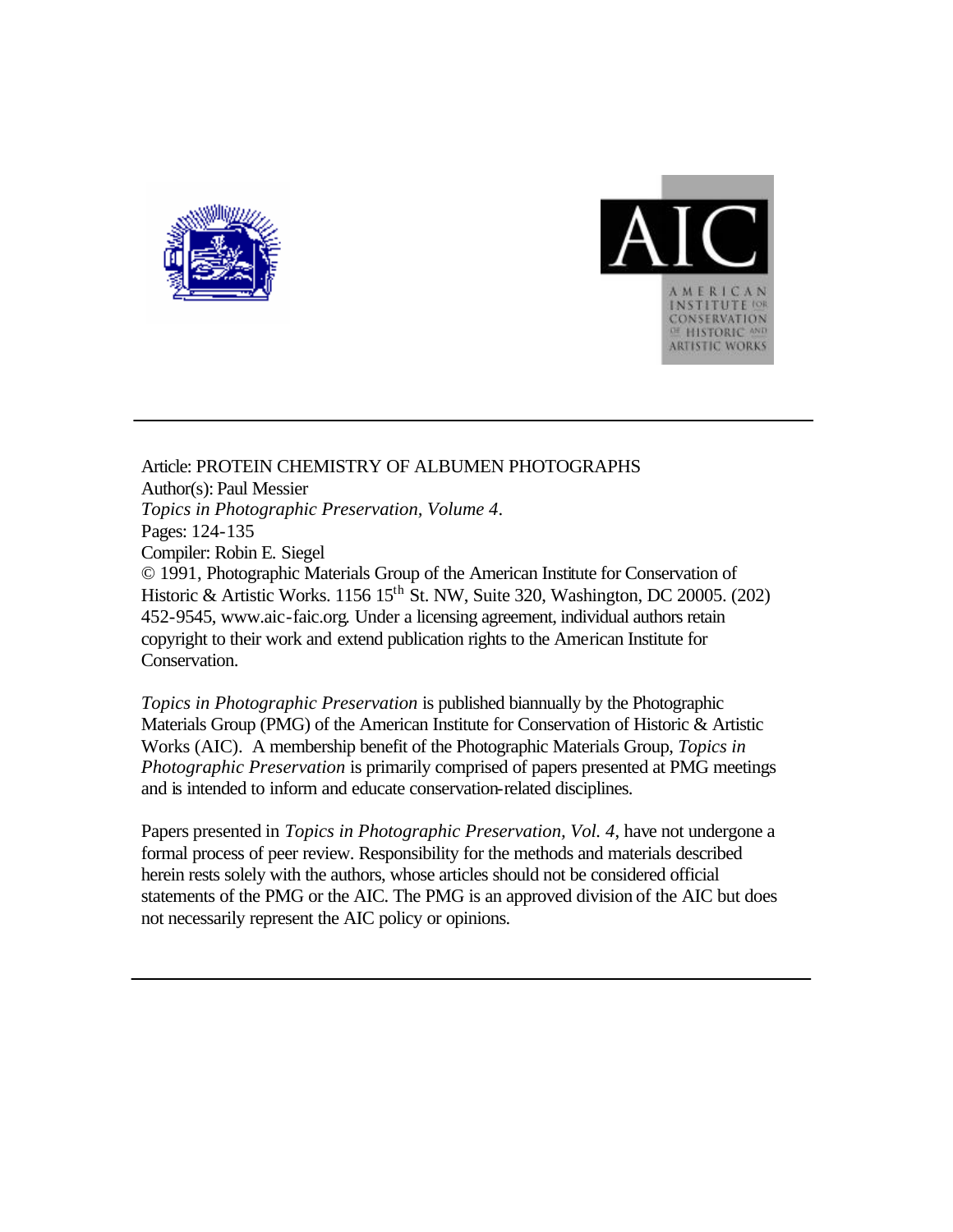# PROTEIN CHEMISTRY OF ALBUMEN PHOTOGRAPHS

# **Paul Messier\***

## **INTRODUCTION: ALBUMEN AS PROTEIN**

The use of albumen as a traditional artist's material is long and well established. Cennino Cennini in his Il Libro del' Arte, mentions the use of egg white or "glair" as a binder for pigments and as **a** varnish. As early photographers sought a suitable medium for the fabrication of prints and negatives, the use of egg white became inevitable. The outstanding result of this initial experimentation is the albumen print.

In general, the term albumen refers to hen's egg white. In the egg, albumen is a relatively pure mixture of numerous proteins dispersed in water.

|               |        | COMPOSITION OF ALBUMEN |              |                |  |  |
|---------------|--------|------------------------|--------------|----------------|--|--|
| (Powrie 1973) |        |                        |              |                |  |  |
| Proteins      | Lipids | Carbohydrates          | Ash          | Water          |  |  |
| $9.7 - 10.6%$ | 0.03%  | $0.4 - 0.9%$           | $0.5 - 0.6%$ | $87.9 - 89.4%$ |  |  |

**As** can be seen above, the protein component accounts for the bulk of the solids in albumen. As the water component dries off during albumen paper manufacture, the resulting surface coating is almost entirely protein. After aging, this layer is notably susceptible to a characteristic discoloration and cracking. As a first step towards understanding the properties and degradation behavior of albumen photographs, an overview of the involved proteins and their chemistry may prove helpful.

# **CONSI'ITUENT PROTEINS OF ALBUMEN**

The major proteins found in egg white  $(21\%$  of the total protein content) are listed below.

| <b>MAJOR PROTEINS IN ALBUMEN</b>           | % OF TOTAL PROTEINS |
|--------------------------------------------|---------------------|
| (Powrie 1973)                              |                     |
| Ovalbumin                                  | 54%                 |
| Conalbumin                                 | 13 <sup>8</sup>     |
| Ovomucoid                                  | $11$ <sup>2</sup>   |
|                                            | 3.5%                |
| Lysozyme $(G_1)$<br>Globulins $(G_2, G_3)$ | $8.0%$ (?)          |
| Ovomucin                                   | 1.5%                |

"Post-Graduate Conservation Fellow, Conservation Analytical Laboratory, Smithsonian Institution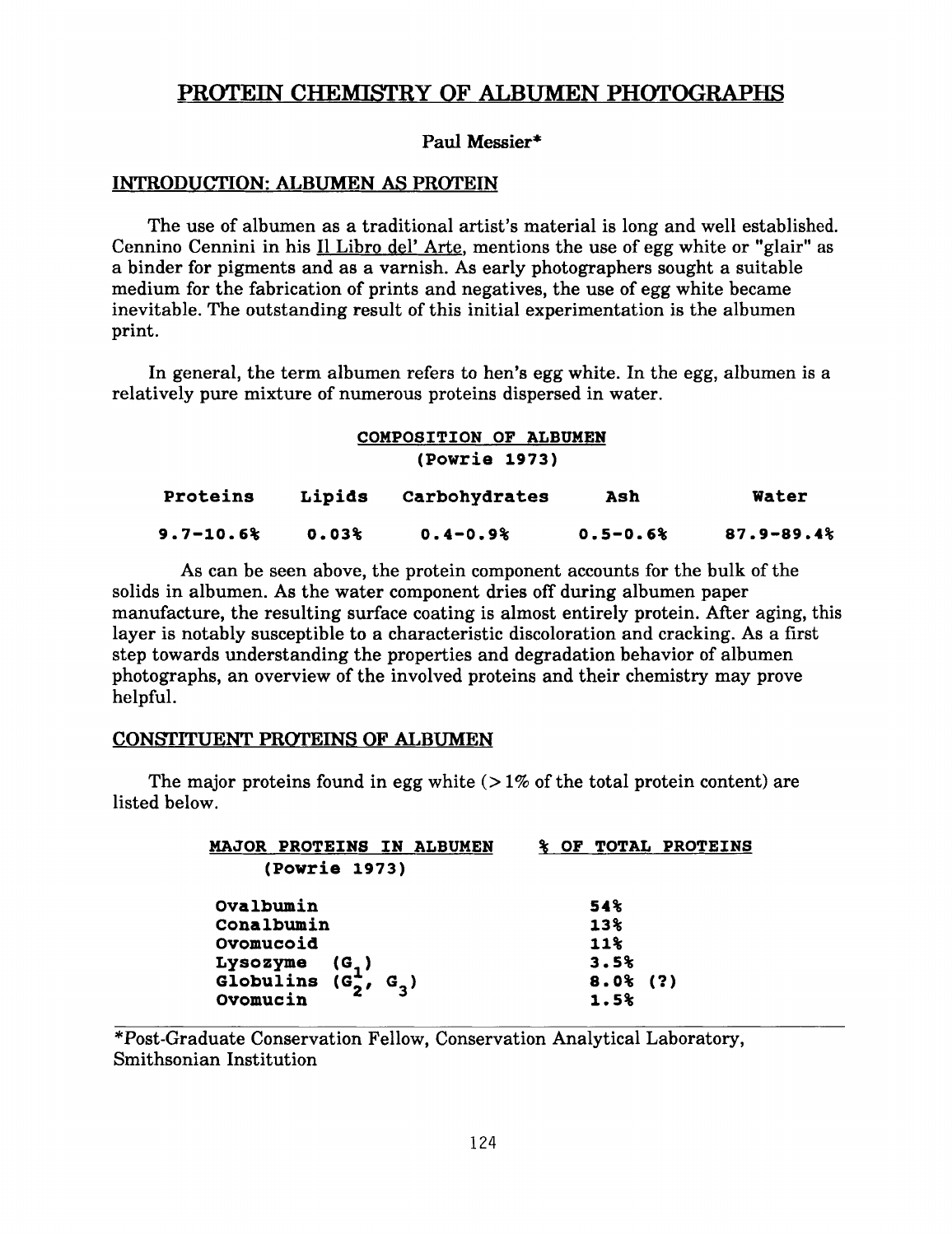Other protein components include, flavoprotein (.8%), ovoglycoprotein *(.5%),*  ovomacroglobulin *(.5%),* ovoinhibitor (. **1%)** and avidin(.05%).

### **BIOLOGICAL FUNCTIONS OF ALBUMEN PROTEINS**

Proteins are classified by biological functions and properties. Ovalbumin<sup>1</sup> and conalbumin are included under the broad category albumins. It is worth noting that the word albumen ("-men") refers to the protein mixture derived from egg white while albumin ("-min") refers only to a specific class of proteins. **As** a group, albumins are generally soluble in water and dilute saline solutions. They are coagulated by heat and are found in the interstitial fluids of animals. The biological function of conalbumin is to isolate and sequester metallic contaminants in the egg white.

Ovomucoid and ovomucin are classified as mucoproteins. The mucoproteins are usually stable in heat and are easily soluble in water and mild saline solutions. Generally, they can be coagulated by low pH and ethanol. In nature, they occur in skin, bone, blood and eggs. In the egg, ovomucin is responsible for thickening the white.

Globulins is another general classification for proteins. These proteins resemble albumins in that they are coagulated by heat and are soluble in mild saline solutions. **As** a class they are generally insoluble in water. Like albumins, these proteins occur in the interstitial fluids of animals. Lysozyme, globulin  $G_2$  and  $G_3$  fall into this category. Lysozyme, which is also found in human saliva, is an enzyme that destroys bacteria.

## **AMINO ACIDS and PEFTIDE BONDS**

Proteins are made by joining amino acids by what is called a peptide bond. The peptide bond is formed in a reaction between the amino group  $(MH<sub>2</sub>)$  of one amino acid and the carboxyl group (-COOH) of another amino acid. The resulting linkage yields water. The R-groups in the equation stand for the functional portion of the amino acid which are known as side chains. Proteins (which can include hundreds of peptide bonds) are often referred to as amino acid polymers. Amino acids vary only in

$$
\begin{array}{cc}\n & R & R & O & R \\
\mid & \mid & \mid & \mid \\
\text{COOH}-\text{CH}-\text{NH}_2+\text{COOH}-\text{CH}-\text{NH}_2--\rightarrow\text{COOH}-\text{CH}-\text{NH}-\text{C}-\text{CH}_2+\text{H}_2\text{O}\n\end{array}
$$

**<sup>&#</sup>x27;Ovalbumin can also be classified as a phosphoglycoprotein since phosphate and glycogen are integrated into the protein chain. However, ovalbumin is more often classified as an albumin since the phosphate prosthetic groups make up less than 5% of the total molecular weight of the protein, and since ovalbumin shares properties generally associated with the albumins.**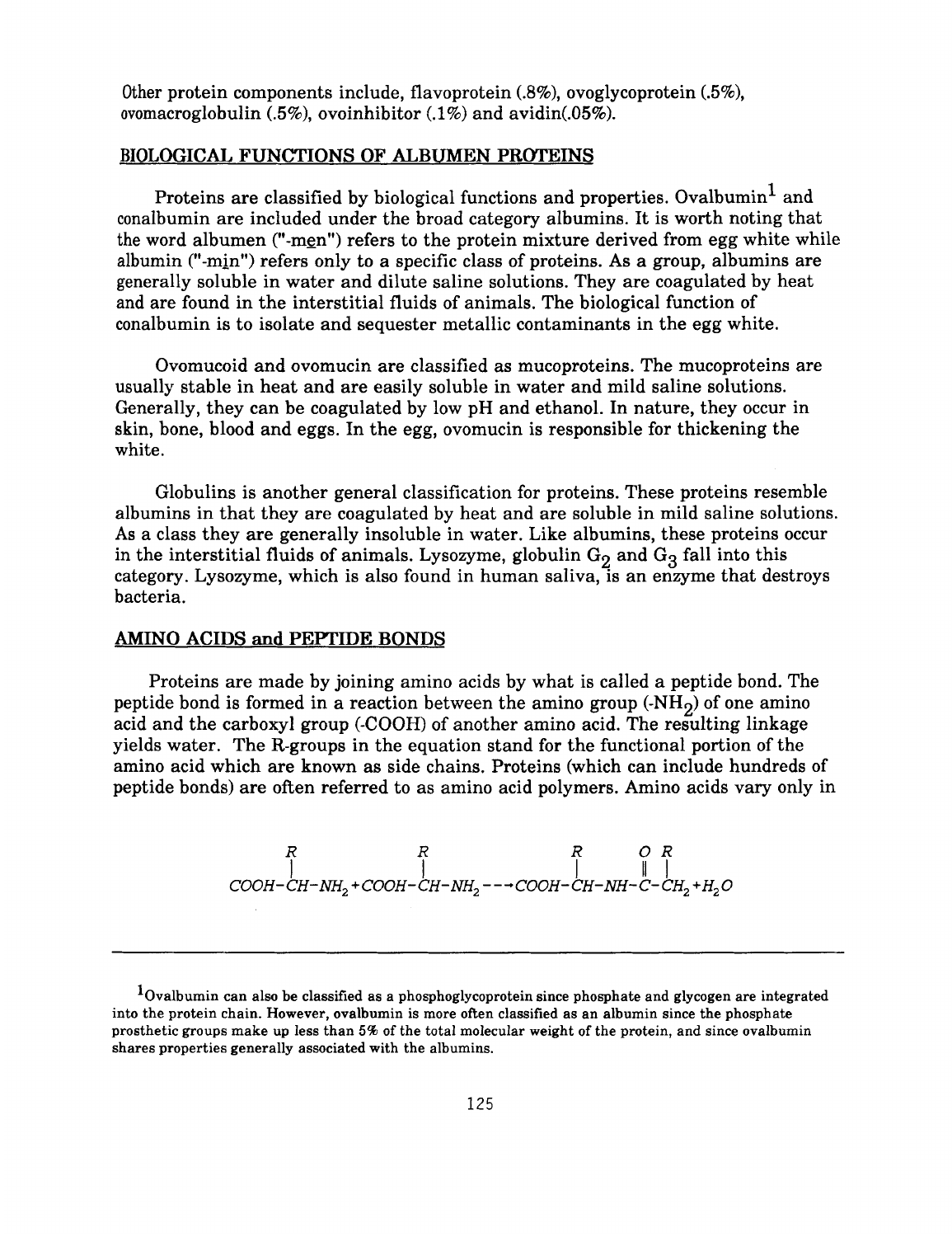the orientation and composition of the R-groups. In nature there exists twenty **known**  amino acids which are diagrammed and listed below (Hardy 1985).



The functional groups of the amino acids are classified by characteristic properties. Measured at, or near, neutral pH, there are polar (hydrophilic) and non-polar (hydrophobic) functional groups. There are also positively charged (basic) and negatively charged (acidic) groups.

#### **PRIMARY STRUCTURE of the ALBUMEN PROTEINS**

The elemental content, amino acid content and amino acid sequence of a protein is known as its primary structure. All proteins contain carbon, oxygen, nitrogen and hydrogen. Proteins usually contain sulfur and, more infrequently, phosphorous. The elemental composition and an amino acid analysis of the major proteins contained in egg white appear on the next page. The first table includes protein molecular weights. The following amino acid tabulations also indicate which proteins are non-polar (np), polar (p), basic  $(+)$ , or acidic  $(.)$ . The amino acids which contain sulfur are also indicated *[S].*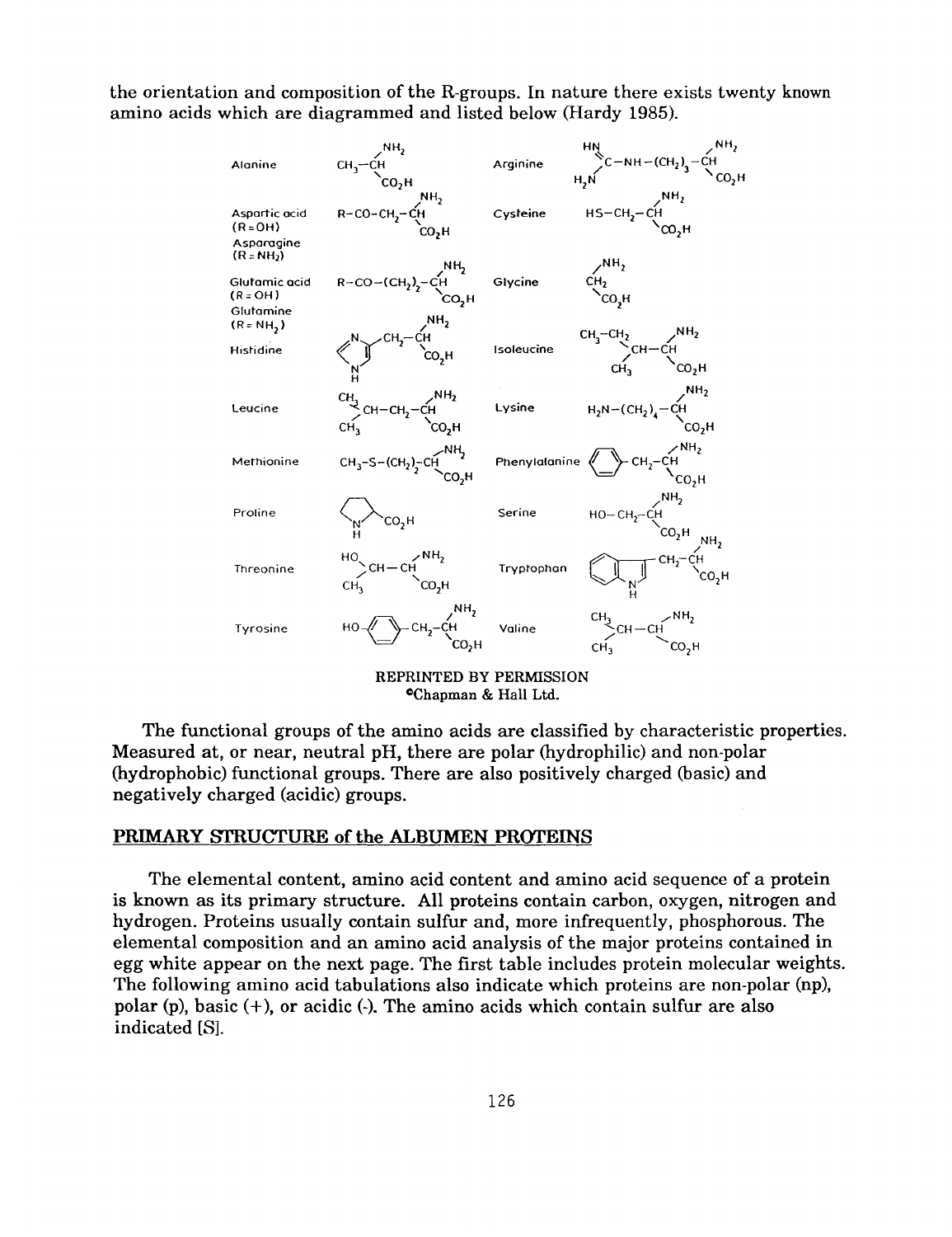# **ELEMENTAL COMPOSITION THE MAJOR ALBUMEN PROTEINS as measured by** % **of dry weiqht (Young 1963)**

| Protein         |      |       | н   | N    |      |      | Mol.<br>wht. |
|-----------------|------|-------|-----|------|------|------|--------------|
| Ovalbumin       | 52.8 | 22.82 | 7.1 | 15.5 | 1.66 | 0.12 | 45,000       |
| Conalbumin      | 52.5 | 22.07 | 7.0 | 16.6 | 1.83 | 0.00 | 80,000       |
| Ovomucoid       | 49.0 | 28.80 | 6.9 | 13.1 | 2.20 | 0.00 | 28,000       |
| <b>Lysozyme</b> | 48.7 | 23.77 | 6.4 | 18.6 | 2.53 | 0.00 | 14,600       |

## **AMINO ACID CONTENT OF THE MAJOR ALBUMEN PROTEINS as measured by qrams of amino acid per 100 qrams of protein (Tristam 1953)**

|                                |         | Ovalbumin | Conalbumin                                                                                                                                        | Ovomucoid                    | Lysozyme |
|--------------------------------|---------|-----------|---------------------------------------------------------------------------------------------------------------------------------------------------|------------------------------|----------|
| Alanine                        | (np)    | 6.72      | 4.4                                                                                                                                               | 2.3                          | 5.4      |
| Valine                         | (np)    | 7.05      | 8.2                                                                                                                                               | 6.0                          | 4.8      |
| Leucine                        | (np)    | 9.2       | 8.8                                                                                                                                               | 5.1                          | 6.9      |
| Isoleucine                     | (np)    | 7.0       | 5.0                                                                                                                                               | 1.43                         | 5.2      |
| Proline                        | (np)    | 3.6       | 4.9                                                                                                                                               | 2.72                         | 1.4      |
| Phenylalanine                  | (np)    | 7.66      | 5.7                                                                                                                                               | 2.91                         | 3.12     |
| Tryptophan                     | (np)    | 1.20      | 3.0                                                                                                                                               | 0.3                          | 10.6     |
| Methionine                     | [8](np) | 5.2       | 2.03                                                                                                                                              | 0.95                         | 2.06     |
| <b>Tyrosine</b>                | (p)     | 3.68      | 4.6                                                                                                                                               | 3.18                         | 3.6      |
| Glycine                        | (p)     | 3.05      | 5.7                                                                                                                                               | 3.8                          | 5.7      |
| Serine                         | (p)     | 8.15      | 6.3                                                                                                                                               | 4.2                          | 6.7      |
| Threonine                      | (p)     | 4.03      | 5.9                                                                                                                                               | 5.5                          | 5.5      |
| Cysteine                       | [8](p)  | 1.35      | $\blacksquare$                                                                                                                                    | $\blacksquare$               | 0.00     |
| Cystine/2*<br>[ <sub>B</sub> ] |         | 0.51      | 3.8                                                                                                                                               | 6.7                          | 6.8      |
| Amide N **                     |         | 1.02      | 1.04                                                                                                                                              | 1.0                          | 1.71     |
| Asparagine**                   | (p)     |           | $\blacksquare$                                                                                                                                    |                              |          |
| Glutamine**                    | (p)     |           | $\hskip1.6pt\hskip1.6pt\hskip1.6pt\hskip1.6pt\hskip1.6pt\hskip1.6pt\hskip1.6pt\hskip1.6pt\hskip1.6pt\hskip1.6pt\hskip1.6pt\hskip1.6pt\hskip1.6pt$ | $\qquad \qquad \blacksquare$ |          |
| <b>Arqinine</b>                | $(+)$   | 5.72      | 7.6                                                                                                                                               | 3.7                          | 12.7     |
| <b>Histidine</b>               | $(+)$   | 2.35      | 2.57                                                                                                                                              | 2.15                         | 1.04     |
| Lysine                         | $(+)$   | 6.30      | 10.0                                                                                                                                              | 6.0                          | 5.7      |
| Aspartic acid                  | $(-)$   | 9.30      | 13.3                                                                                                                                              | 13.0                         | 18.2     |
| Glutamic acid                  | (一)     | 16.50     | 11.9                                                                                                                                              | 6.5                          | 4.32     |

**\*Cystinel2 is a measure of two cysteines linked by a disulfide bond and is not itself an amino acid.** 

**\*\*Because of the analytical detection technique used for this particular assay, asparagine and glutamine are destroyed and can not be distinguished or tabulated. Therefore, the totals listed for amide N are combined totals for asparagine and glutamine.**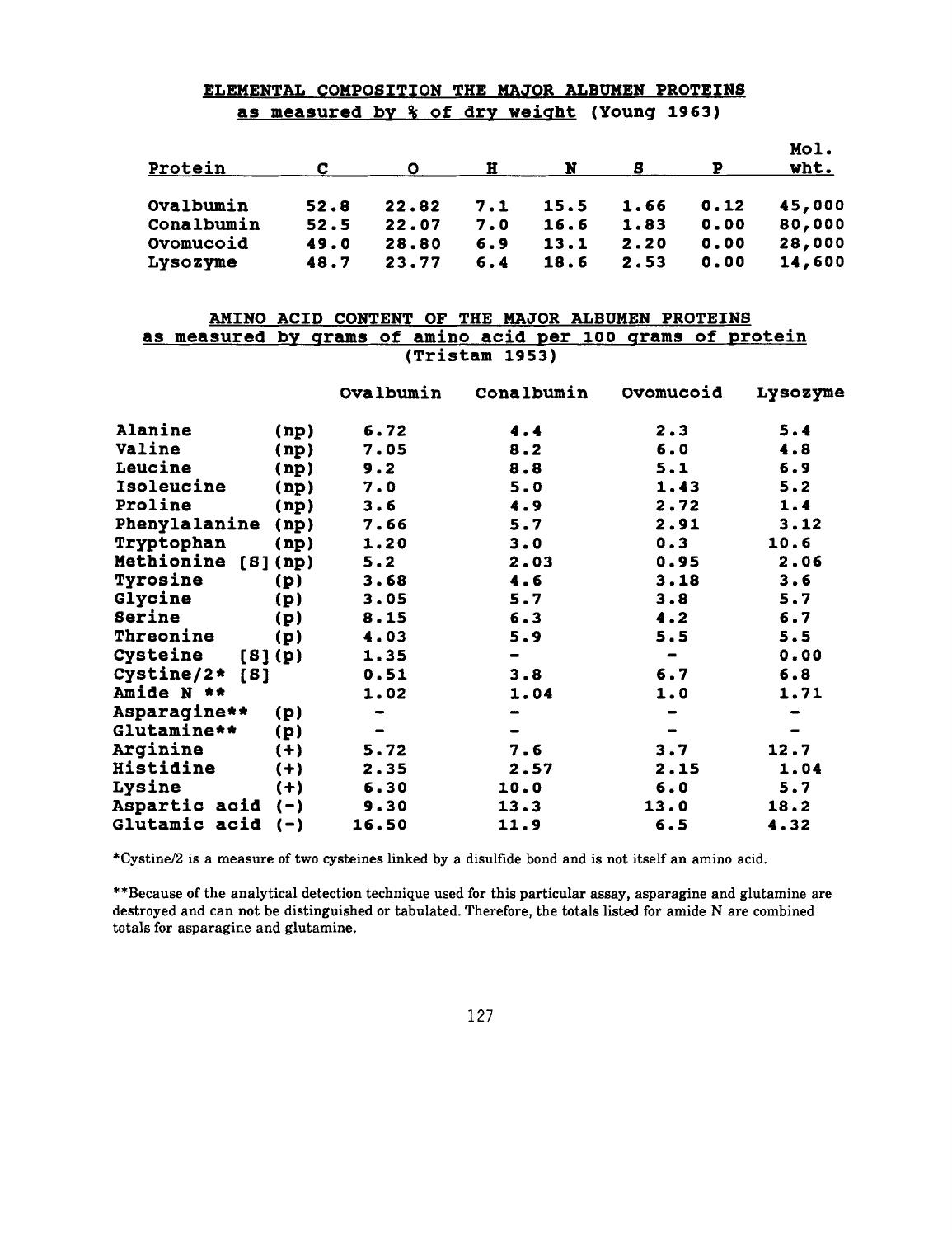#### **PROTEIN CONFORMATION**

The three dimensional shape of a protein is known as its conformation. The **major**  albumen proteins share a "globular" conformation<sup>2</sup>. Globular proteins are composed of **a** rounded, compact mass of an intertwined protein chain. The precise shape of the globular form is due to the interrelations of the component amino acids **as** they **seek**  the lowest free energy state for the protein. Once the lowest free energy state for a particular protein has been achieved, it is said to be in its native or functional state. Only when in its native, **or** low energy, state does a protein manifest all of its characteristic properties and biological functions. **A** conformation diagram for lysozyme is shown below (Dickerson and Geis **1969).** 



**REPRINTED BY PERMISSION "Irving Geis** 

There are several considerations which ultimately shape the protein. For instance, hydrophobic amino acids are generally found on the inside of the protein mass and hydrophilic amino acids are found on the outside. The interrelation **of**  adjoining amino acids makes possible only a limited range of bond angles. Also, hydrogen bonding between the amino acids of the same, or between adjacent proteins, will affect the ultimate shape of the molecule. The polar amino acids (cysteine, serine, threonine, asparagine, glutamine and tyrosine) are those that tend to form hydrogen bonds. Another factor influencing the ultimate conformation of a protein is the presence of disulfide bonds, either within a single protein or between two individual

**<sup>2</sup>An important egg white protein which does not have a globular conformation is ovomucin. Ovomucin has a "fibrous" conformation which means that the polypeptide chain is not highly intertwined (as in globular proteins) but is arranged along a single axis. In nature these proteins provide structural toughness to materials such as horn, hair, and connective tissue. It** is **ovomucin that** is **responsible for the foaming of egg white when it is shaken.**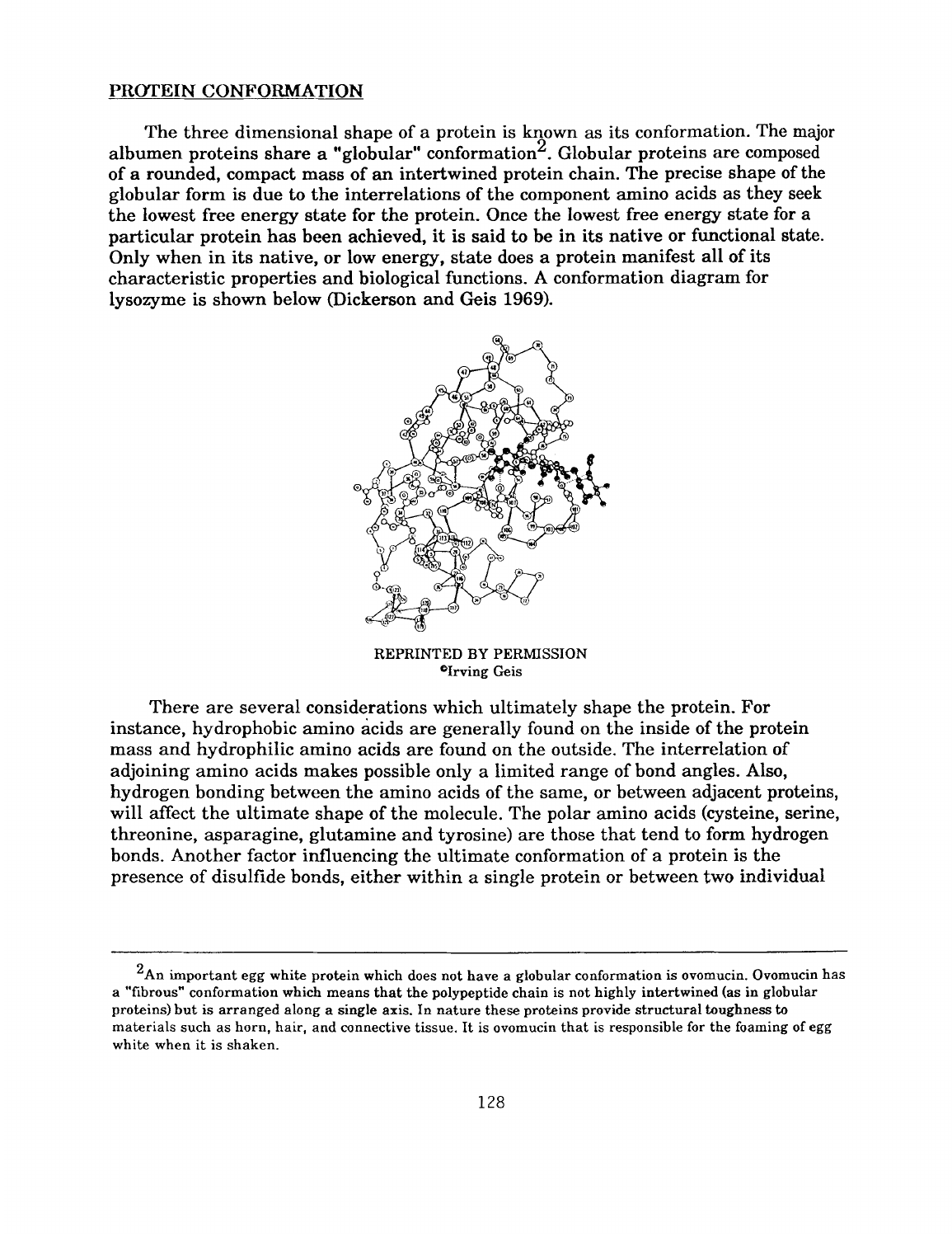proteins. Often referred to as a "disulfide bridge", this type of bonding occurs between two cysteine amino acids.

#### **DENATURATION**

The process of altering the nativellow free energy conformation of a protein is called denaturation. Denatured proteins do not retain their original properties or biological functions. Denaturation implies only that the specific conformation **of** a protein has been altered. Peptide bonds generally remain intact and the protein usually retains its original primary structure. Therefore, in principle (though rarely in nature) a denatured protein can return to its native state and resume its specific biological activity.



of a globular protein (Lehninger 1970) REPRINTED BY PERMISSION "Worth Publishing

Proteins have specific parameters for denaturation. These parameters are usually ranges of pH, relative humidity and temperature. Proteins are also commonly denatured by organic solvents and by physically applied stresses. Denaturation can also occur when a protein is exposed to high pressure, radiation and even sound waves.

The proteins found in egg albumen have slightly differing denaturation parameters. Ovalbumin resists thermal denaturation but it is denatured by applying a mechanical force or by exposure to alcohol. Conalbumin is very heat sensitive but is not especially susceptible to mechanical manipulation. The parameters for ovomucoid are such that it resists denaturation by heat in low pH environments but will be heat denatured in more alkaline conditions. Likewise, lysozyme is more readily denatured in alkaline environments than in acidic environments. Though these proteins share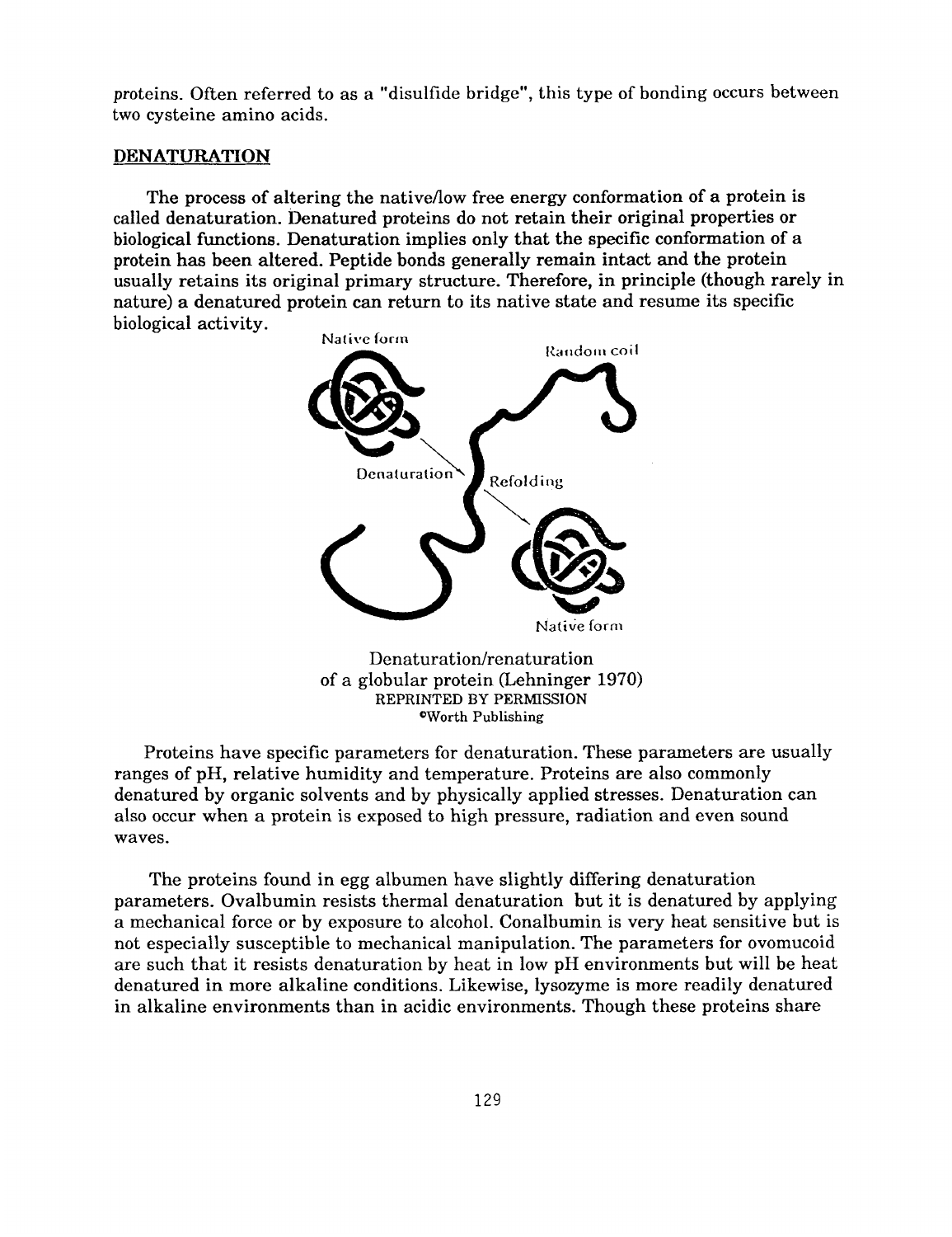slightly differing characteristics, all are susceptible to denaturation when they are dried out of solution.

# **DENATURATION: ALBUMEN PROCESSING AND PRINT FABRICATION**

The preparation of albumen for use as a photographic binder is a denaturation process. In the nineteenth century, photographers and albumen paper manufacturers typically followed modified versions of the same basic procedure when preparing the albumen for use. Starting from 1850, when Louis Désiré Blanquart-Evrard introduced his albumen printing method, it became standard practice to whip the egg white into a froth and let it settle over a time period ranging from overnight to several days. Once settled (and aged, if applicable), the albumen would be strained, usually through muslin.

Based on the denaturation parameters of the albumen proteins, it is evident that all of the main albumen proteins are denatured during processing. In general, allowing the water content of egg white to evaporate during drying is enough to denature the proteins. More specifically, the primary protein in egg white, ovalbumin, is sensitive to the shear forces applied during frothing and becomes denatured due to the stresses inherent in film formation. If alcohol baths or applications of steam were used during the manufacture of albumen paper additional denaturation would occur.

Furthermore, glossier papers, coated with a double layer of albumen, were generally left for months in drying lofts between coats. Temperatures in such lofts could reach up to 50 degrees centigrade fReilly 1978). Once coated, the paper was often run through a calendaring press to provide additional gloss. The use of heat, and pressure would contribute to substantially alter the native states of the original proteins and, thereby, cause them to become denatured.

Additions of acetic acid to the liquid albumen prior to paper coating and subsequent alkaline gold toning by individual photographers would also serve to further denature the albumen and thereby alter its original properties. The straining of the liquid albumen itself is of significance since it would remove from the final coating those proteins which had precipitated from solution during processing. For example, frothing and straining has been found to lower the overall ovomucin content of egg white (MacDonnell 1954). The extent to which the albumen proteins are altered during manufacture, combined with the aging of the albumen liquid, make it highly unlikely that any of the egg white proteins would become completely renatured over time.

# **FERMENTATION**

Fermentation is another process which can alter the properties of an organic material. Unlike denaturation, however, fermentation causes irreversible changes within the material. Fermentation takes place when an organic substance is exposed to microorganisms. Yeasts, bacteria and molds are examples of microorganisms that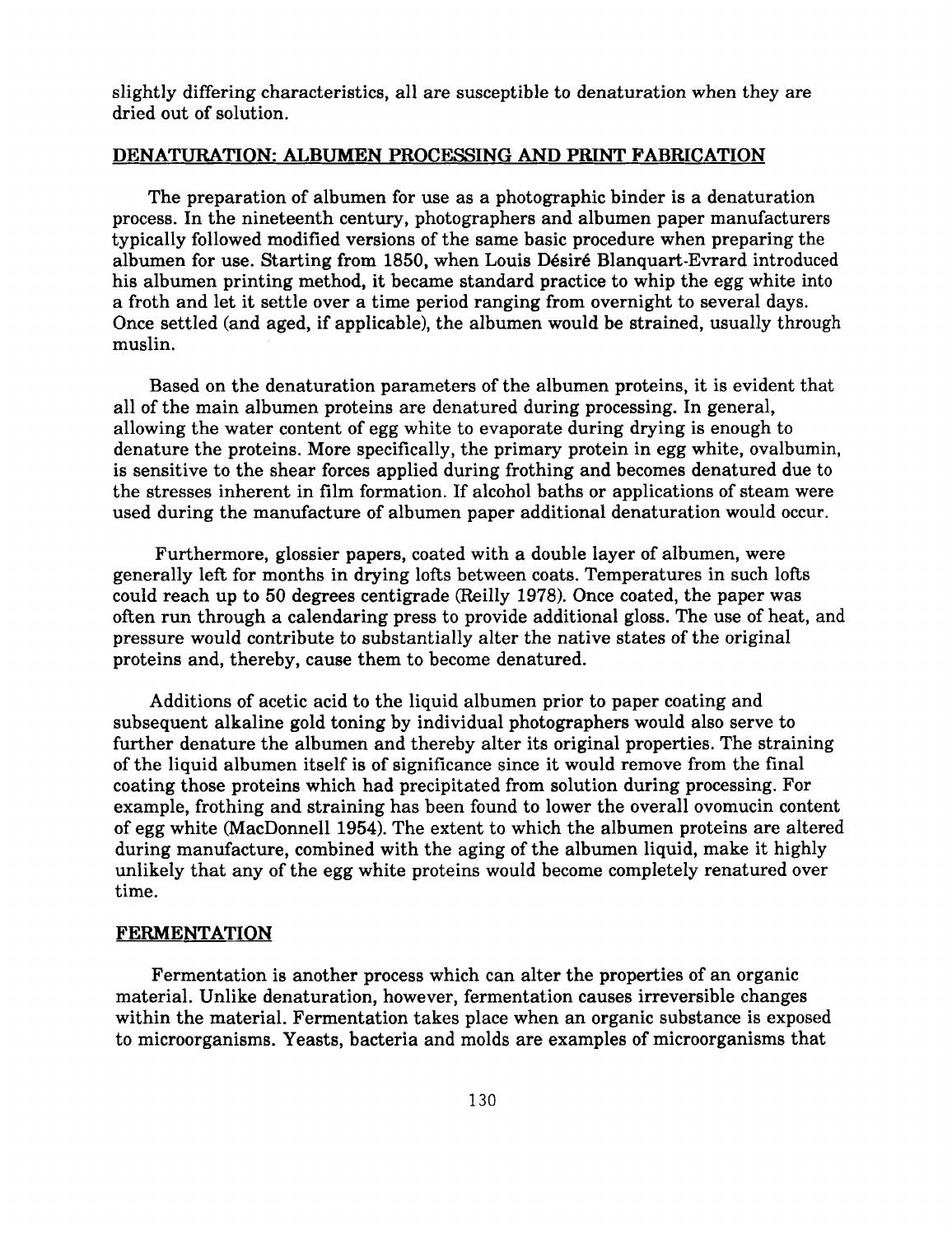cause fermentation. The action of enzymes is often considered part of the fermentation process. Enzymes are usually present in the organic substrate itself or are secreted by the active microorganisms. During the fermentation process, (1) peptide bonds can be broken, (2) sugars can be digested and altered, **(3)** and amino acids can be broken down. Yeast for example, which is commonly known for its effect on sugars, can derive some of its nutritional requirement from the amino acid lysine (Nickerson and Rosivalli **1976).** 

In the processing of albumen for photographic use, fermentation played a role in shaping the final product. After frothing, even if the albumen was left to settle just overnight, the constituent proteins would be altered. Frothing itself contributes to this process by exposing more of the albumen to air. Microbes, like enzymes and proteins, have very specific pH and temperature parameters under which they are active. Therefore, if the albumen was left to ferment over a longer period of time, it is reasonable to expect a wider range of more diverse microbes to become active as the nature of the albumen is altered. The most notable effect of microbial activity on albumen is an increased acidity which produces the desirable result of more even spreading and increased gloss (Reilly 1978). Since the microbes and enzymes used in fermentation require water, the process is arrested when the albumen coated papers are left to dry.

# **DETERIORATION OF ALBUMEN**

Denaturation and fermentation are not in themselves degradation reactions. However, once denaturation and fermentation take place, the protein is more likely to participate in to the degradation reactions commonly associated with albumen prints. In the case of denaturation, the native/low energy state is altered, resulting in a more reactive protein with a higher potential energy. The fermentation process cleaves proteins by breaking peptide bonds. The result is that more amino acids are exposed and are, therefore, more likely to engage in degradation reactions.

After print manufacture, the relatively pure mix of albumen proteins are substantially modified by a numerous environmental variables. Despite these variables, there remains some characteristic qualities of aged albumen binders about which it is possible to generalize. The binder layer on virtually every surviving nineteenth century albumen photograph exhibits a characteristic cracking pattern and a yellowing noticeable in the highlights. The cracking is most likely due to the mechanical properties of the albumen becoming modified over time but this hypothesis requires further study.

The tendency for discoloration, however, has been examined and specific chemical causes have been forwarded. Such causes include, (1) reactions initiated by the sugar content of the egg white, (2) reactions initiated by the sulfur content of the egg white, **(3)** the tendency of proteins to bind metals (notably silver), and **(4)** the susceptibility of proteins to react with light. These characteristic degradation reactions are typical of the type of reactions commonly associated with proteins. All of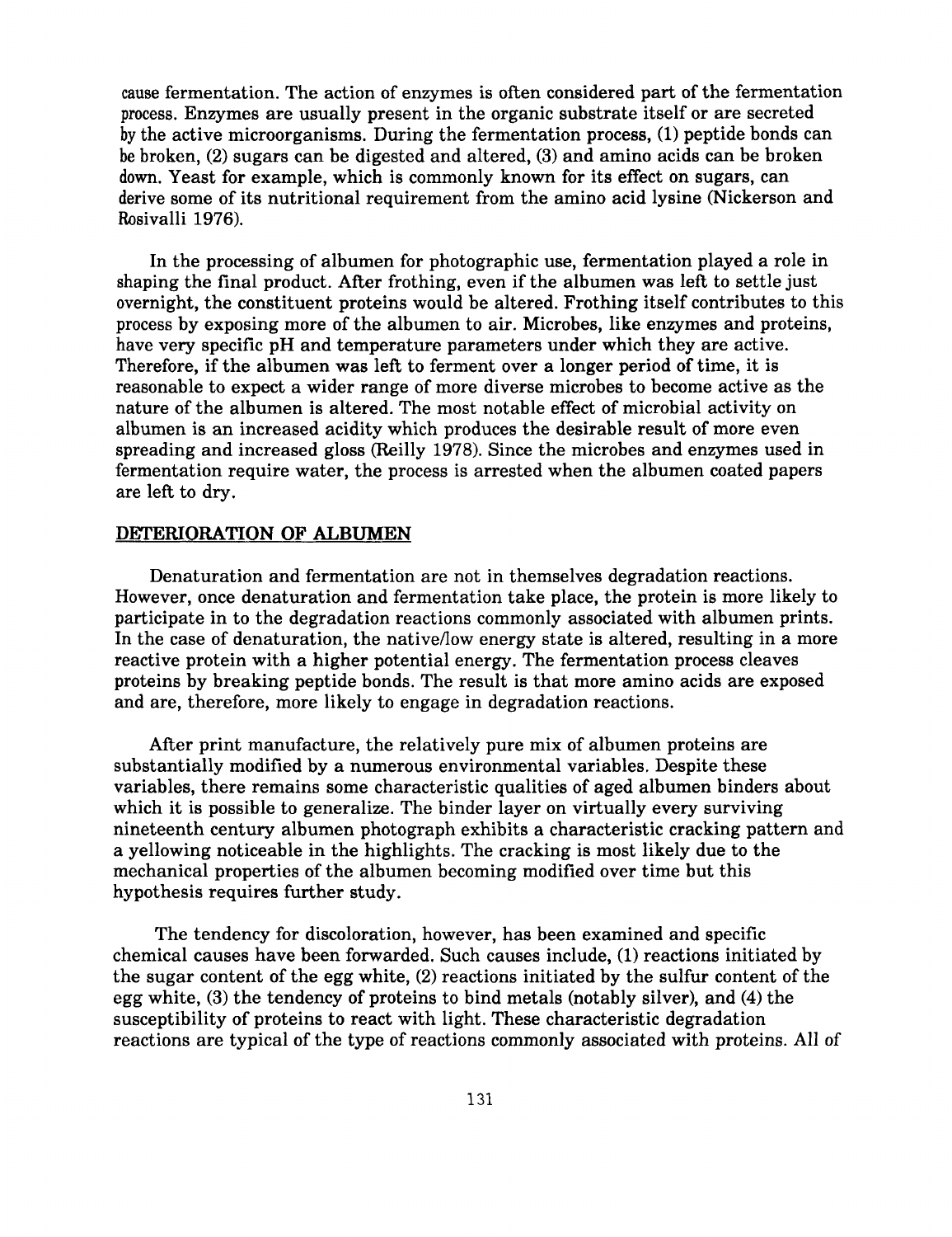these reactions are exacerbated by extremes **of** pH, temperature and relative humidity.

Maillard Browning Combination of sugar with proteins and/or amino acids is **known as** the Maillard reaction and has been linked to the discoloration of albumen binders (Reilly 1982). The Maillard reaction is extremely complex, variable, and difficult to characterize. What is clear, however, is that sugars not bound to the protein chain will react with the protein, forming conjugated double bonds which are chromophoric.

Sugars which have been shown to participate in Maillard browning are hexoses (notably glucose) and pentoses (notably ribose). Albumen has a free glucose content of **0.4%** (Romanoff and Romanoff 1949). However, the total amount of sugar able to drive the Maillard reaction in an albumen binder layer is largely dependant on the amount and type of processing the albumen has undergone prior to coating. If a fermentation step has been employed, the sugar content of the albumen will be substantially lowered due to microorganism activity. Removing sugar in this manner been found to be effective in reducing the amount **of** albumen yellowing (Reilly 1982). A summary of the Maillard reaction appears below (Pellett 1982).

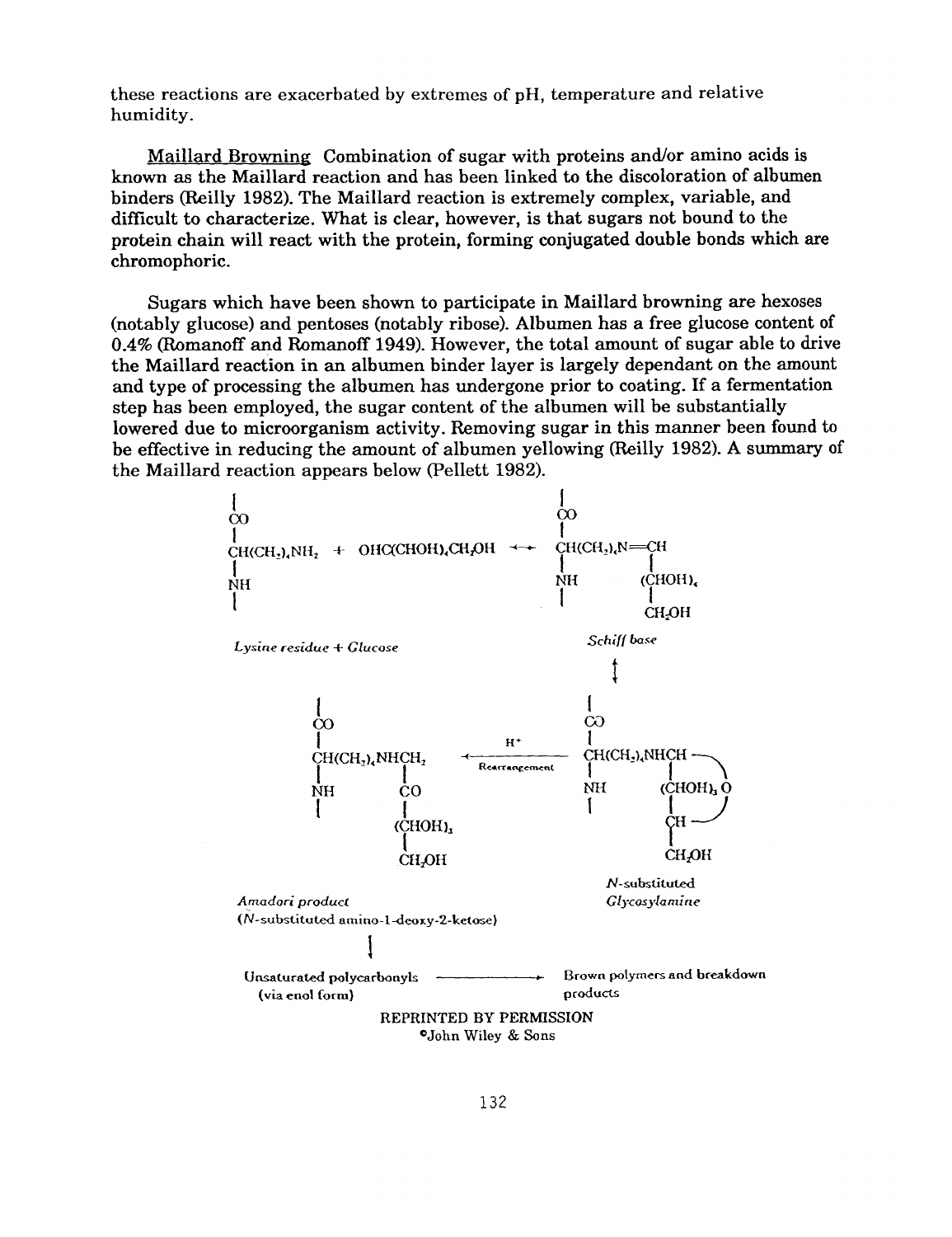Sulfur **As** indicated by the elemental breakdown of the primary albumen proteins (see page **4),** there is an appreciable amount of sulfur contained in hen's egg white. Overall, albumen contains 0.195% sulfur. Of the total sulfur content, 29.85% derives from the primary albumen protein, ovalbumin (Romanoff and Romanoff 1949). Sulfur can be chemically bound to proteins in various ways. It can exist as a sulfhydryl group (R-SH) or as a disulfide bridge (R-S-S-R). These configurations are both associated with the amino acid cysteine. The other amino acid containing sulfur is methionine  $(R-SCH<sub>3</sub>)$ . The reactivity of these groups is increased when the proteins to which they are bound are denatured (Putman 1953). In a typical degradation reaction, sulfur is oxidized by air or peroxides to form a pair of double bonds, as shown below (Creighton 1983):

$$
\begin{array}{c}\nO & O \\
R-S-CH_3 \quad - \quad - \quad + R-S-CH_3 \quad - \quad - \quad + R-S-CH_3 \\
O & \parallel \\
O & O\n\end{array}
$$

Sulfur is also known to react with the silver image material in albumen prints which causes image fading and detail loss. More relevant to the discoloration of the albumen binder, however, are reactions of sulfur with the chemically bound, non-image silver.

Silver/Protein Complexes The presence of silver in the whites of albumen prints is a phenomenon which was discovered during the latter part of the nineteenth century. It was found that this initially invisible silver, was irreversibly bound to the albumen proteins. This non-image silver (called silver albuminate or argento-albumen) could not be solubilized by the usual fixing baths of sodium thiosulfate; nor could it be removed by any other chemical means that would not destroy the image. It has been suggested that with time, this silver becomes oxidized and/or reacts with sulfur to create an overall browdyellow staining in the highlights (Reilly 1980).

Proteins, in fact, have a great capacity to bind with metal ions. The resulting combination is known as a complex. Complexes formed with the transition metals, copper, zinc, mercury and silver, tend to be very strong chemically and can occur in conjunction with several amino acid functional groups. Silver is very strongly bound to the protein chain by sulfhydryl groups (R-SH) (Klotz 1953). The sulfhydryl groups are present associated with individual cysteine amino acids. They are also formed during denaturation and fermentation when the disulfide bridge between two cysteines is broken. The major proteins in egg white, ovalbumin, conalbumin, ovomucoid, and lysozyme, all contain significant amounts of cysteine, either alone or linked by a disulfide bond (see page **4).** In addition, the albumen protein conalbumin has a notably high affinity to bind di- and trivalent metal ions. This tendency is in keeping with its biological function of sequestering metallic contaminates in the egg (Powrie 1973). Due to substantially decreased reactivity, silver ions sequestered by conalbumin would tend not to engage in degradation reactions.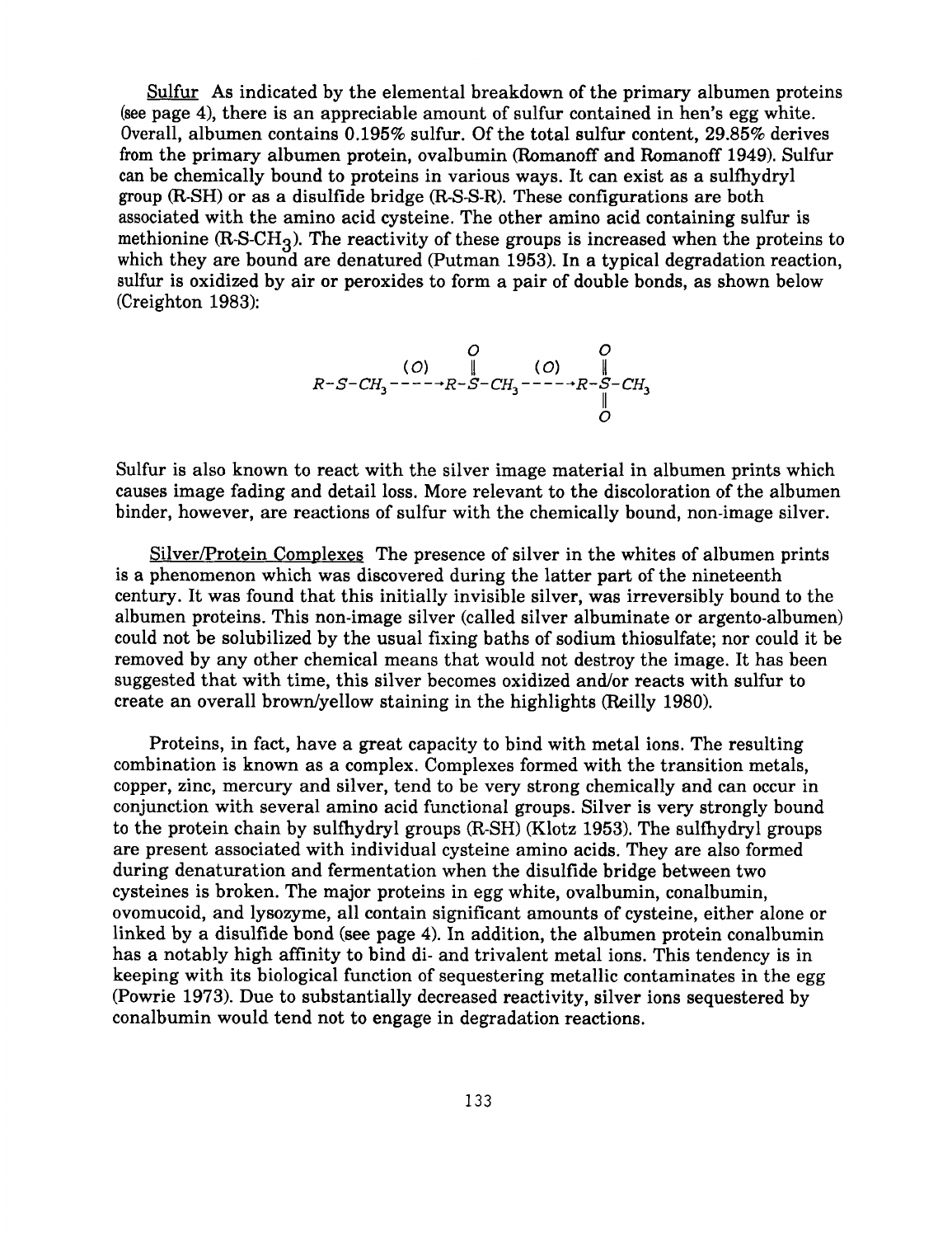The Effects of Lipht The absorption of ultraviolet light by proteins results in several known degradation reactions (Doty and Geidushek 1953). Types of photodecomposition include the breakdown of hydrogen bonds and the destruction of disulfide bonds (creating two reactive -SH groups). The aromatic amino acids (phenylalanine, tryptophan and tyrosine) absorb ultraviolet light and are thereby oxidized. These amino acids are all present in the egg white proteins in moderate or high proportions. Furthermore, it is known that amino acids can become separated from the protein chain by the action of light, which implies that the peptide bond itself is responsible for ultraviolet light absorption.

### **CONCLUSIONS: HAZARDS OF GENERALIZATIONS**

The main goal for individual photographers and manufacturers was to create an albumen binder with the best working properties possible. To accomplish this goal, multiple and differing processing steps were used. Based on the preceding discussion of the involved protein chemistry, it is apparent that the range of variables in processing can have a significant impact on the composition and complexity of the finished photograph. Frothing, straining, drying, combined with the other assorted processing steps, ultimately have an impact on the deterioration characteristics of individual albumen prints. The effects of display and storage environments are factors that further compound the problem. Specific methods of manufacture and past display conditions for individual photographs are usually impossible to determine. **As** a result, generalizations about the composition, reactions and degradation properties of the albumen binders must often be tentative and qualified. Therefore, conservation research must consider, and attempt to compensate for, the range of albumen processing techniques and the diversity of possible degradation reactions.

#### **REFERENCES**

Creighton, T. **1983.** Proteins. New York, New York: W.H. Freedman and Company.

Dickerson, R., and I. &is. **1969.** The Structure and Action of Proteins. Menlo Park, California: W.A. Benjamin Inc.

Doty, P., and P. Geidushek. **1953.** Optical properties of the proteins. In The Proteins, ed. H. Neurath and K. Bailly. New York, New York: Academic Press Inc. Volume **1,** Part A: **393-460.** 

Hardy, P. 1985. The protein amino acids. In Chemistry and Biochemistry of the Amino Acids, ed. G. C. Barrett. London; Chapman Hall Ltd. **6-24.** 

Klotz, 1. **1953.** Protein interactions. In The Proteins, ed. H. Neurath and K. Bailly. New York, New York: Academic Press Inc. Volume **1,** Part B: **727-806.** 

Lehninger, A. 1970. Biochemistry. New York, New York: Worth Publishing.

MacDonnell, L.R., R.E. Feeney, H.L. Hanson, A. Campbell, T.F. Sugihara. **1954.** The functional properties of egg white proteins. Food Technology 9: 49-53.